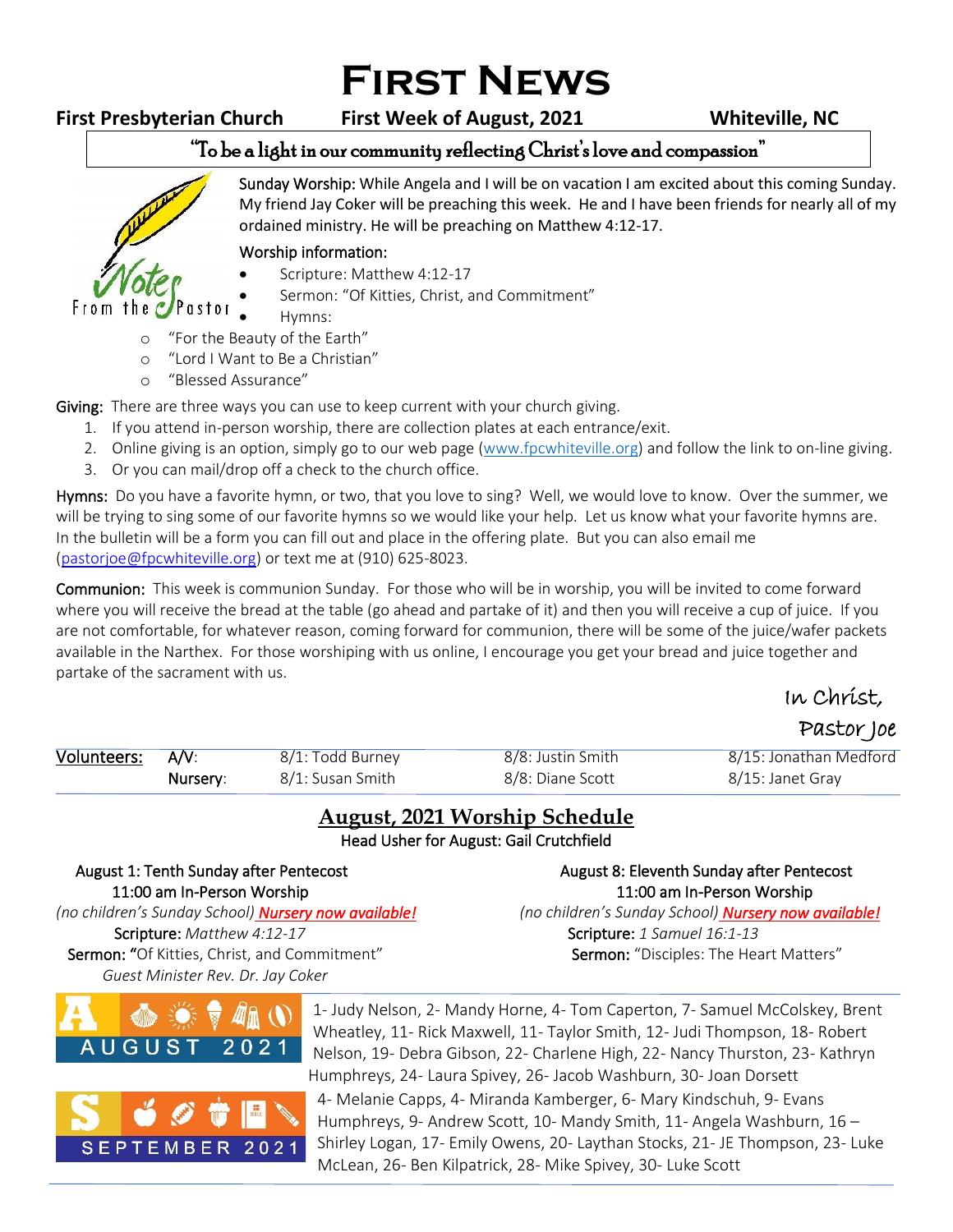| Prayer Concerns: Geraldine Becker; John Hall; Bob High; R. L. Lewis; Butch Row; Walter Strickland.<br>Assisted Care: Charlene Hinnant; Kenneth Smith.          |                                                                                           |  |  |  |
|----------------------------------------------------------------------------------------------------------------------------------------------------------------|-------------------------------------------------------------------------------------------|--|--|--|
| Friends:<br>Pat Allen - friend of Butch Row, Alzheimer's                                                                                                       | Julie Malone - cousin of Butch Row, dementia                                              |  |  |  |
| Sarah Anglin - family of Todd Burney, stroke                                                                                                                   | Jerome McPherson                                                                          |  |  |  |
| Richard Blake-friend of David Trogdon, back & spine surgery                                                                                                    | Helen Reid - grandmother of Jonathan Medford, COVID-19                                    |  |  |  |
| Jack Branch - friend of Donald & Judy Hester, cancer                                                                                                           | Thetus Sessions - mother of Janet Gray, age related issues                                |  |  |  |
| Hugo & Paula Caesares-friends of the Trogdons, mission trip                                                                                                    | Shiryl Smith - friend of Butch Row, gallbladder issues                                    |  |  |  |
| Matthew Coker - friend of Pastor Joe, heart transplant                                                                                                         | William Smith - friend of Sara Cartrette, stroke                                          |  |  |  |
| <b>Billie Joe Conrad</b><br>Family of Betty Faircloth-friend of the church, passed away                                                                        | Melba Ward - Janet Royal's mother, fall<br>Nancy Washburn - mother of Pastor Joe          |  |  |  |
| Richard Hobgood - Kathryn Clark's brother, burns                                                                                                               | Please notify the office when names can be                                                |  |  |  |
| Shelby Hodge                                                                                                                                                   | removed.                                                                                  |  |  |  |
| Rhonda Housend - friend of Steve Smith, health issues                                                                                                          | Congratulations to Greg and Suzanne Blackmon on                                           |  |  |  |
| Martha & PW Jessup - family of Kirk Clark, COVID-19                                                                                                            | the birth of their grandson on July 11.                                                   |  |  |  |
| Family of Roger Kennedy-friend of David Trogdon, passed away                                                                                                   | Congratulations to Jack and Emily Hooks on the                                            |  |  |  |
| C.P. Lewis - friend of Steve & Joan Dorsett, health issues                                                                                                     | birth of their grandson on July 22.                                                       |  |  |  |
| <b>CHURCH CALENDAR</b>                                                                                                                                         |                                                                                           |  |  |  |
| Sunday, August 1:                                                                                                                                              | <b>Worship Service - 11:00 am</b>                                                         |  |  |  |
| Monday, August 2:                                                                                                                                              | Al-Anon, Reformed Rebels Room - 7:00 pm<br>Alcoholics Anonymous, Community Room - 8:00 pm |  |  |  |
| Wednesday, August 4:                                                                                                                                           | Choir Rehearsal, Choir Room - 5:30 pm                                                     |  |  |  |
|                                                                                                                                                                | Alcoholics Anonymous, Community Room - 8:00 pm                                            |  |  |  |
| Thursday, August 6:                                                                                                                                            | Chicks with Sticks, Parlor - 11:00 am                                                     |  |  |  |
|                                                                                                                                                                | Alcoholics Anonymous, Community Room - 8:00 pm                                            |  |  |  |
| Sunday, August 8:                                                                                                                                              | <b>Worship Service - 11:00 am</b>                                                         |  |  |  |
|                                                                                                                                                                | Session Meeting, Conference Room - 12:00 pm                                               |  |  |  |
| Monday, August 9:                                                                                                                                              | Nuts & Bolts Committee Meeting, Conference Room - 6:00 pm                                 |  |  |  |
|                                                                                                                                                                | Al-Anon, Reformed Rebels Room - 7:00 pm                                                   |  |  |  |
|                                                                                                                                                                | Alcoholics Anonymous, Community Room - 8:00 pm                                            |  |  |  |
| Wednesday, August 11:                                                                                                                                          | Choir Rehearsal, Choir Room - 5:30 pm                                                     |  |  |  |
|                                                                                                                                                                | Wednesdays Together Bible Study, Fellowship Hall - 6:30 pm                                |  |  |  |
|                                                                                                                                                                | Alcoholics Anonymous, Community Room - 8:00 pm                                            |  |  |  |
| Thursday, August 12:                                                                                                                                           | Chicks with Sticks, Parlor - 11:00 am                                                     |  |  |  |
|                                                                                                                                                                | Alcoholics Anonymous, Community Room - 8:00 pm                                            |  |  |  |
| Contact the church office: 910-642-2253                                                                                                                        | Website: www.fpcwhiteville.org                                                            |  |  |  |
| Pastor Joe: pastorjoe@fpcwhiteville.org<br>Cell: 910-625-8023                                                                                                  |                                                                                           |  |  |  |
| NEW OFFICE HOURS: 8:30-2:30pm - Mondays, Tuesdays, Thursdays, and Fridays<br>Angela Washburn: joeandangelawashburn@gmail.com<br>Karen: karen@fpcwhiteville.org |                                                                                           |  |  |  |
| Live-Stream of Service: www.facebook.com/fpcwhiteville, Twitter, YouTube, Spectrum Channel 1304, and Roku                                                      |                                                                                           |  |  |  |
|                                                                                                                                                                |                                                                                           |  |  |  |
| Pastor Joe will be out of the church office beginning                                                                                                          | Karen's last day in the church office will be Friday,                                     |  |  |  |
| Friday, July 30, 2021 and will return Monday, August                                                                                                           | August 6, 2021.                                                                           |  |  |  |
| 9, 2021.                                                                                                                                                       |                                                                                           |  |  |  |
|                                                                                                                                                                |                                                                                           |  |  |  |
|                                                                                                                                                                |                                                                                           |  |  |  |
|                                                                                                                                                                |                                                                                           |  |  |  |
|                                                                                                                                                                |                                                                                           |  |  |  |
|                                                                                                                                                                |                                                                                           |  |  |  |
|                                                                                                                                                                |                                                                                           |  |  |  |
|                                                                                                                                                                |                                                                                           |  |  |  |
|                                                                                                                                                                |                                                                                           |  |  |  |
| <b>Bible Study weekly on Wednesdays</b>                                                                                                                        |                                                                                           |  |  |  |
|                                                                                                                                                                |                                                                                           |  |  |  |
| $6:30$ pm                                                                                                                                                      | <b>Beginning Saturday,</b>                                                                |  |  |  |
| <b>Fellowship Hall</b><br>*No meeting on August 4 <sup>th</sup> and 25 <sup>th</sup> .                                                                         | <b>July 31, 2021</b>                                                                      |  |  |  |